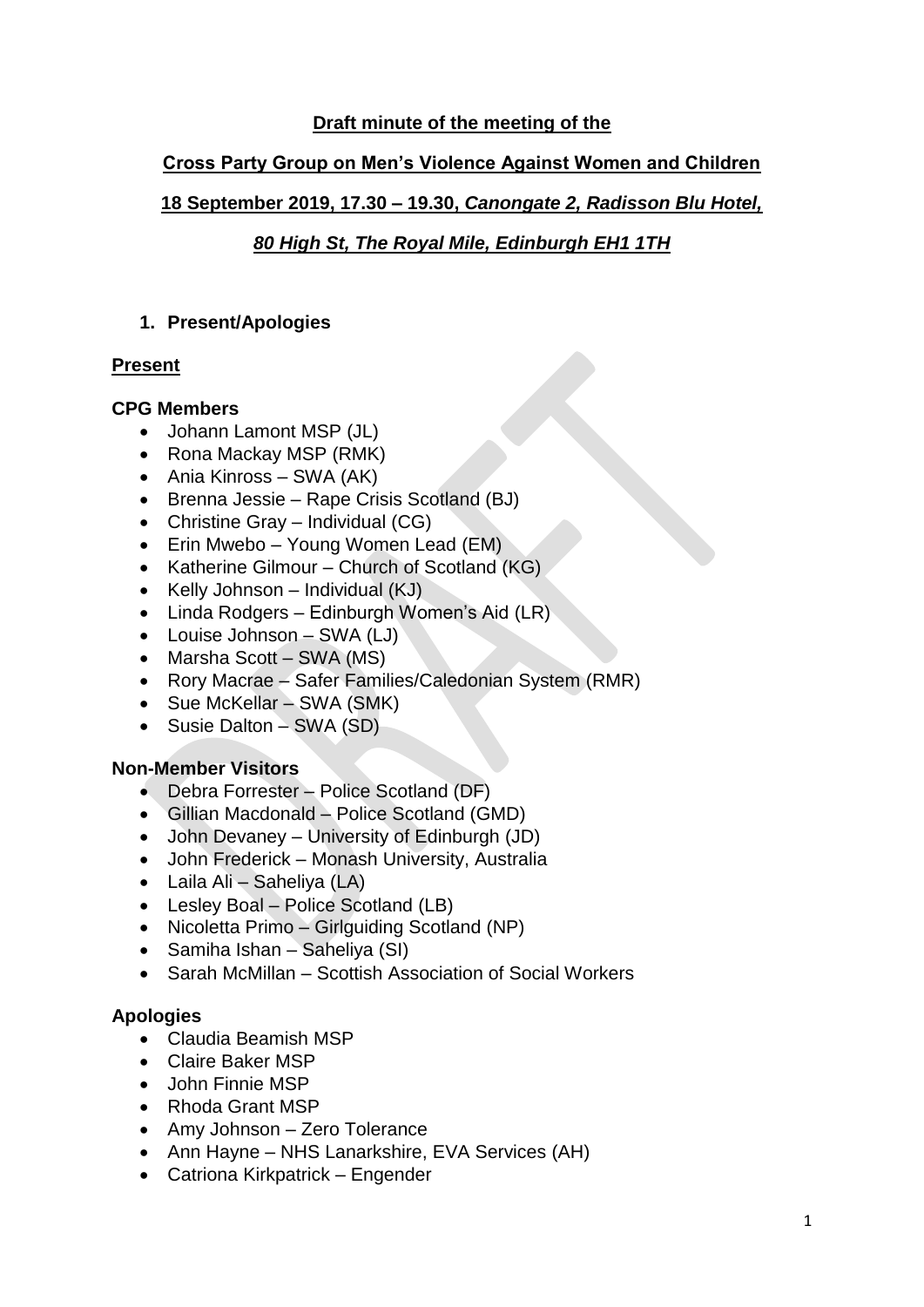- Davy Thompson White Ribbon Scotland
- George Eckton Individual
- Jan Macleod Women's Support Project
- Lily Greenan Individual
- Linda Thompson Women's Support Project
- Maddy Kirkman Barnardo's
- Melanie McCarry Strathclyde University
- NUS Scotland
- Rachel Adamson Zero Tolerance
- Sandie Barton Rape Crisis Scotland
- Sarah Weldon Forensic Services, Glasgow

#### **2. Thematic session: Policing of VAWG**

- A. Research on policing of VAWG Prof John Devaney, Head of Social Work, University of Edinburgh (see appendix 1)
- B. Police responses: children's experiences and recommendations Susie Dalton, Scottish Women's Aid (see appendix 2)
- C. Best Approaches to FGM how we challenge it in Scotland Samiha Ishan, Senior Caseworker on FGM, Saheliya

Presentations were followed by questions from the floor, on issues including psychological 1st aid for children; appropriate training for and skills of the response officers, raising awareness of FGM as a crime amongst affected communities.

Representatives of Police Scotland (DF, GMD & LB) addressed matters raised in the presentations and the quick Q&A session.

a) Prevention of FGM: PS participation in a UK-wide programme "Limelight" raising awareness, with additional efforts at airports etc. around high-travel season. There is some evidence that cutters might be travelling in to Scotland, but currently there's no preventative offence.

**Action:** LB to forward a model legislation of preventative offence and potential wording for a consultation to MS.

b) police training: new force-wide training on coercive control is ongoing, with positive feedback from staff and the partners. GIRFEC has been embedded across PS, for a better understanding of CYP needs. This will improve further with the introduction of the Vulnerable Witness Bill. The next step is to introduce DA Champions to support the response staff. A pilot 1 year training for expert CYP interviewers will be starting soon, with the hope to roll-out Scotland-wide.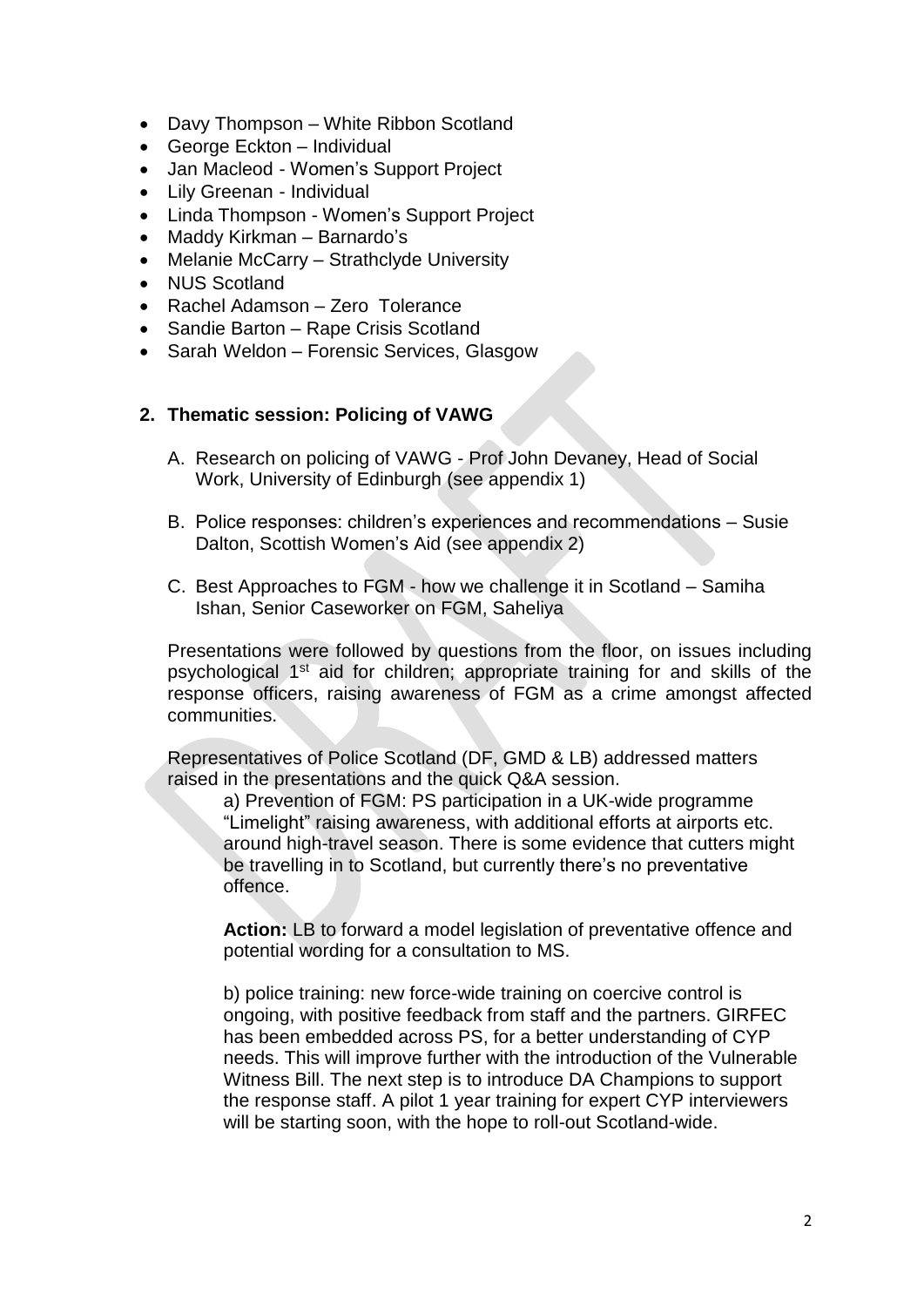## **3. Cross- Party Group business**

- A. Approval of previous minutes: attendance record has been amended as corrected by CG and minutes of CPG June 5<sup>th</sup> 2019 were approved as an accurate record (proposed by CG, seconded by RMK).
- B. Action points from the thematic session:

MS will take questions from the group's members to GMD:

- Measuring impact of the new DA training
- More information on cutters coming in to UK
- What other measures would be helpful in tackling FGM

**Action:** MS to liaise with GMD and feed back to the group

C. December session – 16 Days

There was a suggestion that this year's theme is Well-being and the true cost of VAWG. Group's suggestions for the December session included:

- [Recounting Women](https://www.recountingwomen.co.uk/) project presentation (MS)
- Report on the femicide figures (submitted by AH)
- Coercive control & financial abuse (RMK)

Group's suggestion is to hold a poster session with representatives of external organisations, which attended a recent European conference on femicide.

**Action:** JD to speak to the reps and liaise with MS re poster session

RMK will also be submitting a motion at the Parliament to mark the 16 Days.

**Action:** RMK to circulate the information and dates to the group.

### D. Implementation of Domestic Abuse (Scotland) Act 2018:

MS will be meeting GMD to feed back on the implementation so far. Group discussed the low rate of non-harassment orders applied.

**Action:** MS to ask further questions about NHO's at the meeting with GMD.

- E. Members' updates:
	- a. Rape Crisis Scotland: Survivors Reference Group [initial report](https://www.rapecrisisscotland.org.uk/publications/SRG---First-Meeting-recommends-booklet-pages.pdf) has been published, full report will be available soon.
	- b. Edinburgh Women's Aid: ongoing work with COPFS in Edinburgh on changing the protocol for advocacy.